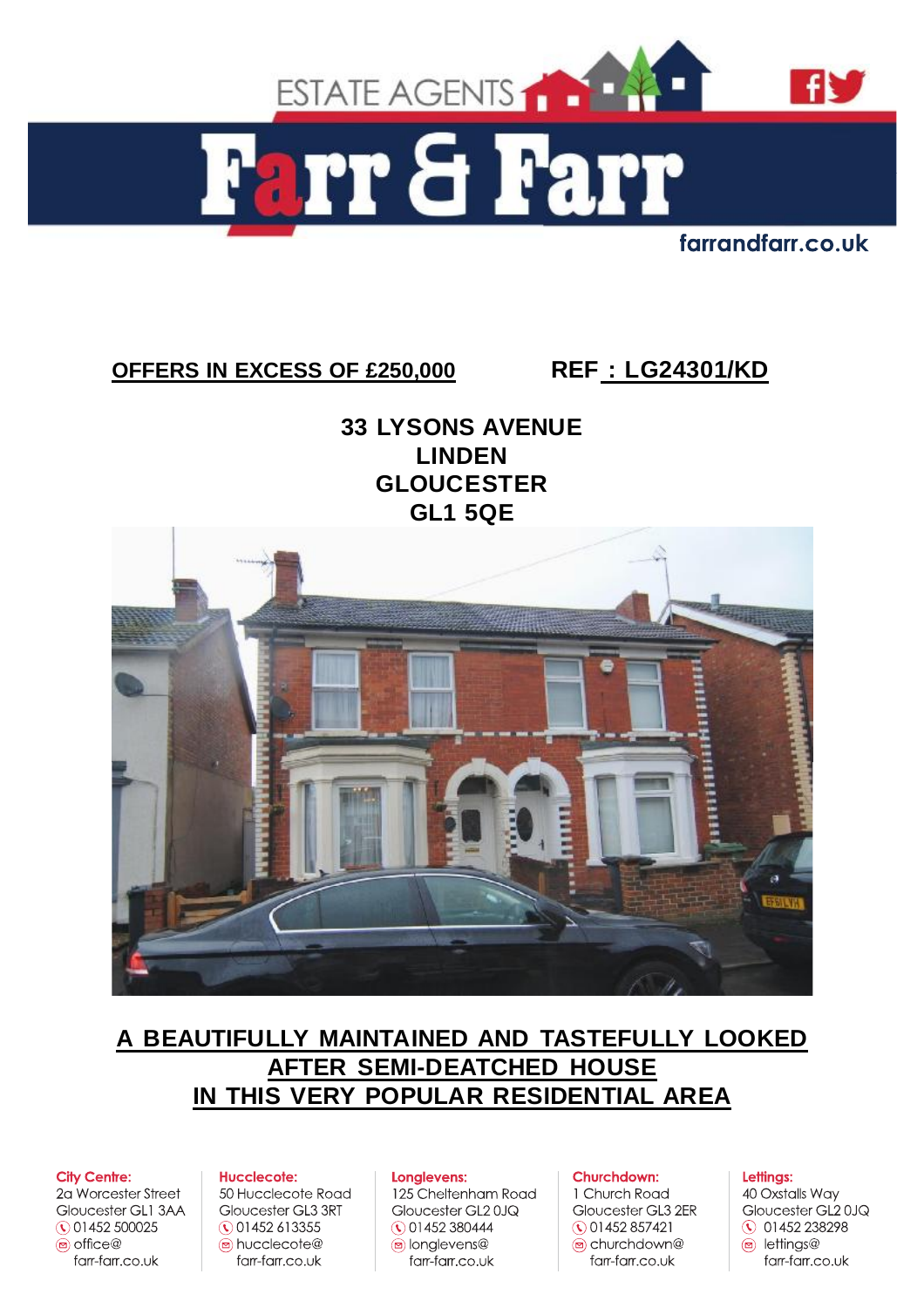## **33 LYSONS AVENUE, LINDEN, GLOUCESTER, GL1 5QE**

Lysons Avenue is a very popular residential road situated just off the Bristol Road, approximately ¾ of a mile to the south of Gloucester city centre. Good local schooling and shops are close by and the exciting Docklands development at the Quays is within walking distance.

The house has been beautifully maintained and upgraded in the current ownership and offers delightful well-planned accommodation. The property consists of a open plan living/dining, very well fitted kitchen, gas central heating and double glazing. Three bedrooms and upstairs shower room. To the exterior there is a good sized garden benefiting from a large workshop with power and lighting.

# **3 BEDROOMS; UPSTAIRS SHOWER ROOM; DOWNSTAIRS WC; OPEN PLAN LOUNGE / DINING ROOM; VERY WELL FITTED KITCHEN; GAS CENTRAL HEATING; UPVC DOUBLE GLAZING; GARDEN WORKSHOP**

## **COVERED PORCH :**

UPVC double glazed front door leading to :

### **ENTRANCE HALL :**

Staircase to landing. Corniced ceilings and decorative arch. Door to :

### **LOUNGE / DINING ROOM : 24'7 x 11'5.**

UPVC double glazed bay windows to the front and double-glazed window to the rear. Marble fireplace with gas fire. Double and single radiators. TV & telephone points. Door to:

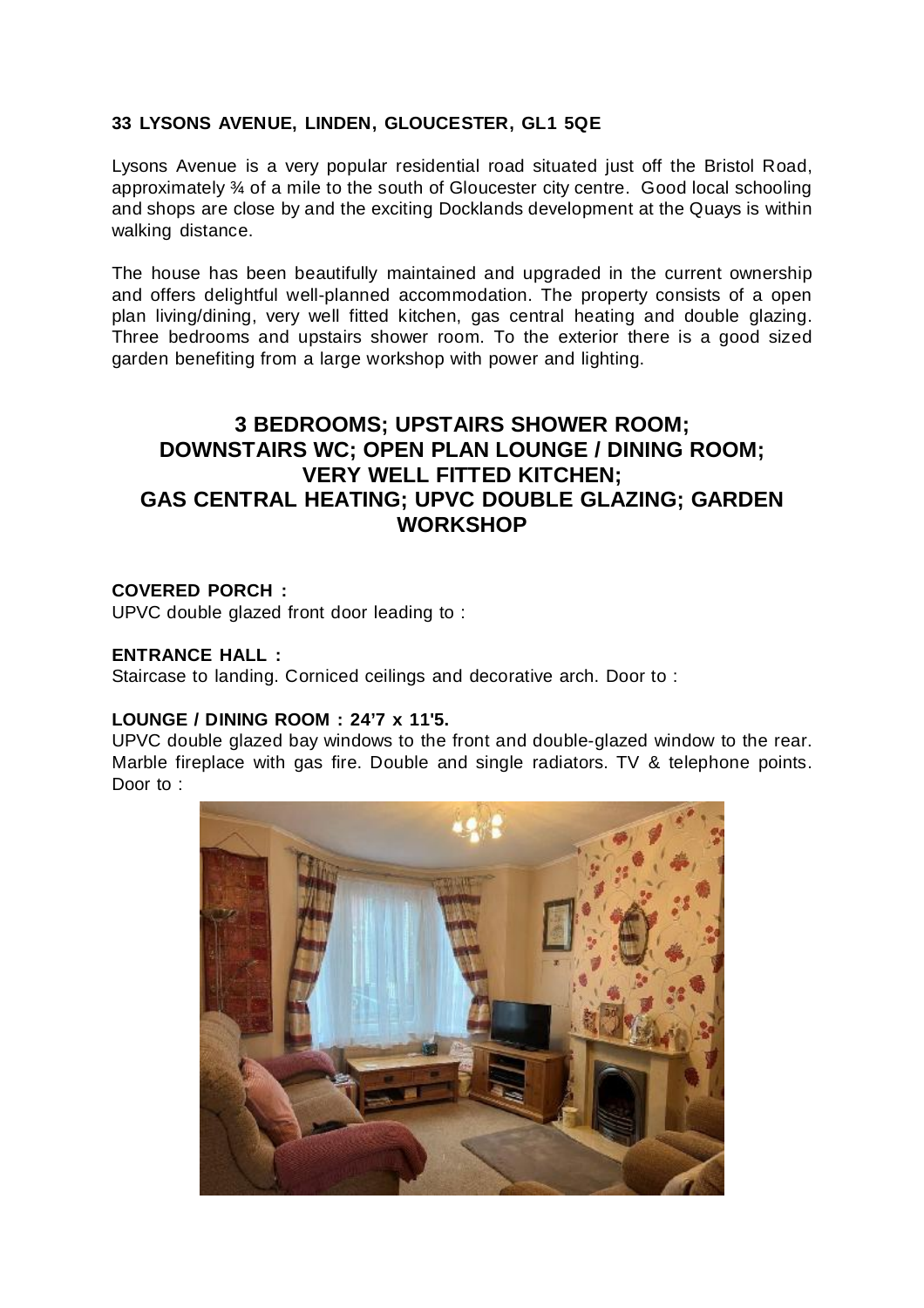

### **KITCHEN : 19'1 x 7'4**

Comprehensively fitted kitchen with a range of wall and base units. Single sink & drainer. Part tiled walls. High-quality vinyl flooring. Space for cooker. Plumbing for washing machine and slime line dishwasher. Space for fridge & freezer. Double glazed window. Radiator. Downstairs WC. UPVC double glazed door to garden.

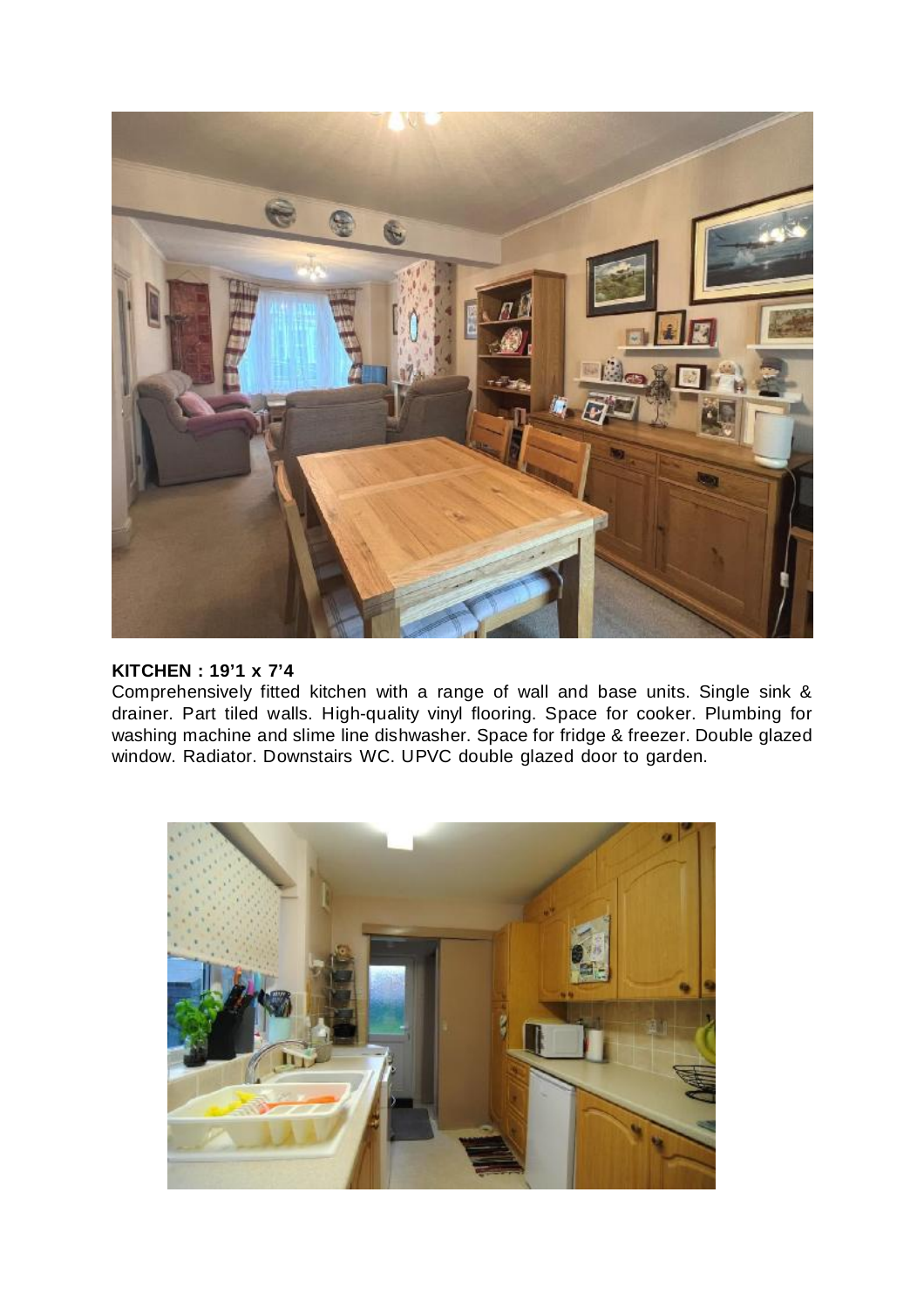

**FIRST FLOOR LANDING :**  Access to loft.

## **BEDROOM 1 : 14'3 x 10'3.**

Two double glazed windows to the front. Telephone point. Shelved cupboards in recess. Radiator.

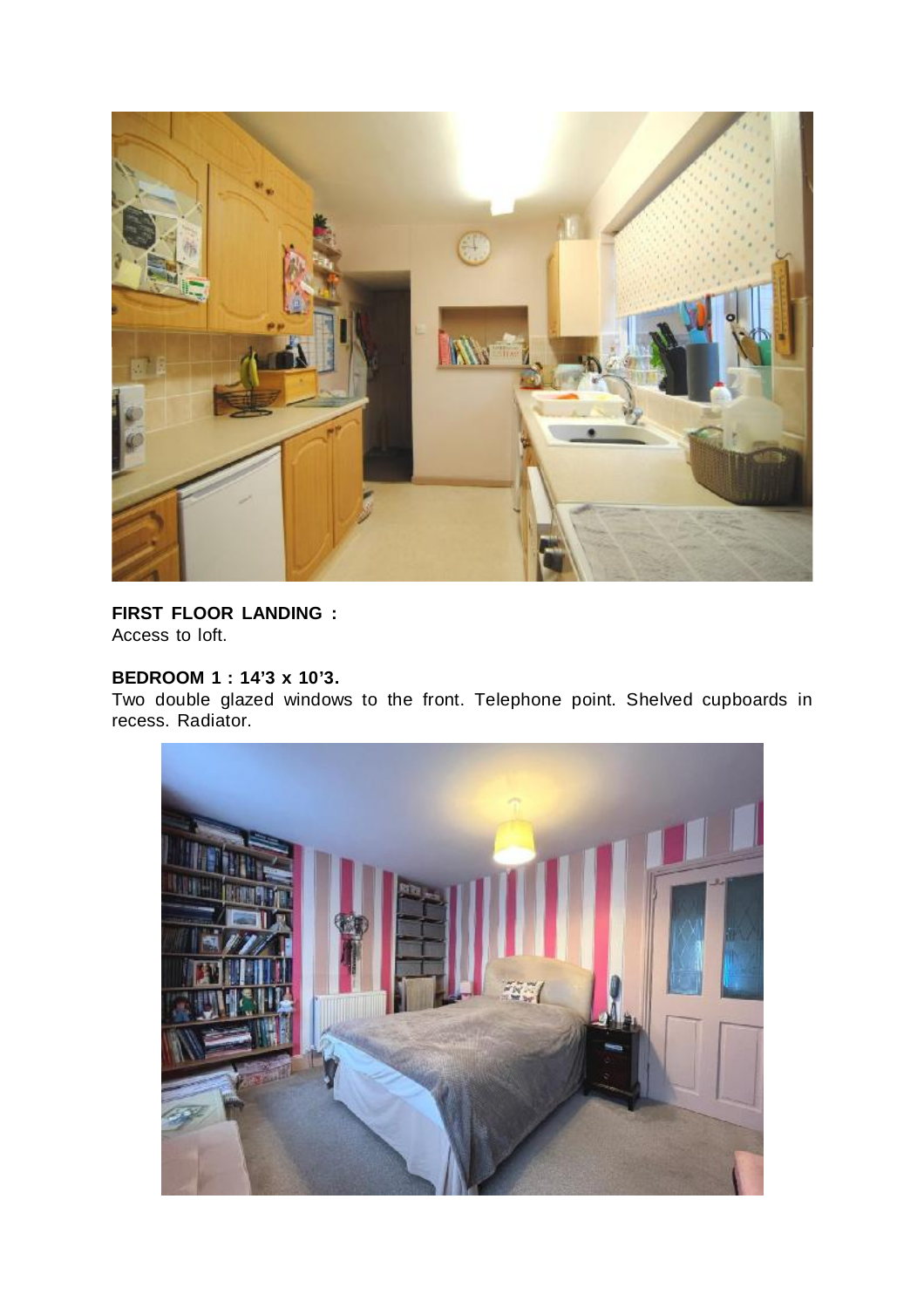## **BEDROOM 2 : 12'1 x 9'1.**

Fitted wall and wardrobe units. Double glazed window overlooking the garden. Radiator.



**BEDROOM 3 : 9'5 x 7'5**  Boiler. Radiator. Double glazed window overlooking the garden.

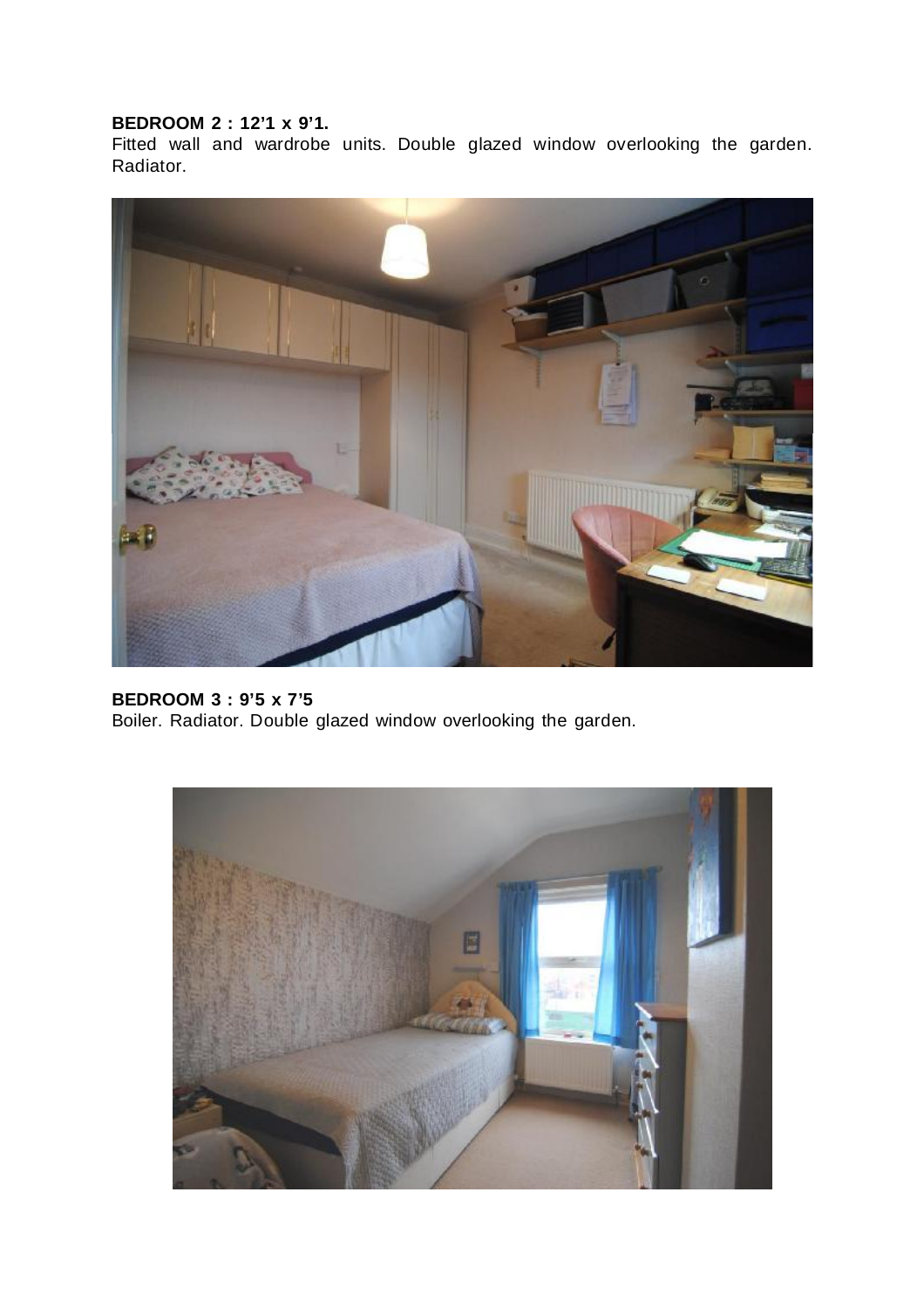### **SHOWER ROOM :**

Fully marbrex shower cubicle with stainless steel controls and glazed semi-circular sliding screen. Pedestal wash hand basin. Low-level WC. Part tiled walls. Vanity wall mirror. Ceiling spotlights. Frosted double glazed window.



## **EXTERIOR : FRONT GARDENS :**

Low wall with wooden gate with path to the front door. Second gate with side access through wooden gate to :

## **REAR GARDENS :**

North backing garden with good area of paved terrace leading to lawn area with shrub boarders, mature bushes,and small trees. Enclosed by close boarded fencing. Large workshop with electric and lighting. A further two garden store sheds and greenhouse. Outside tap and security lighting.

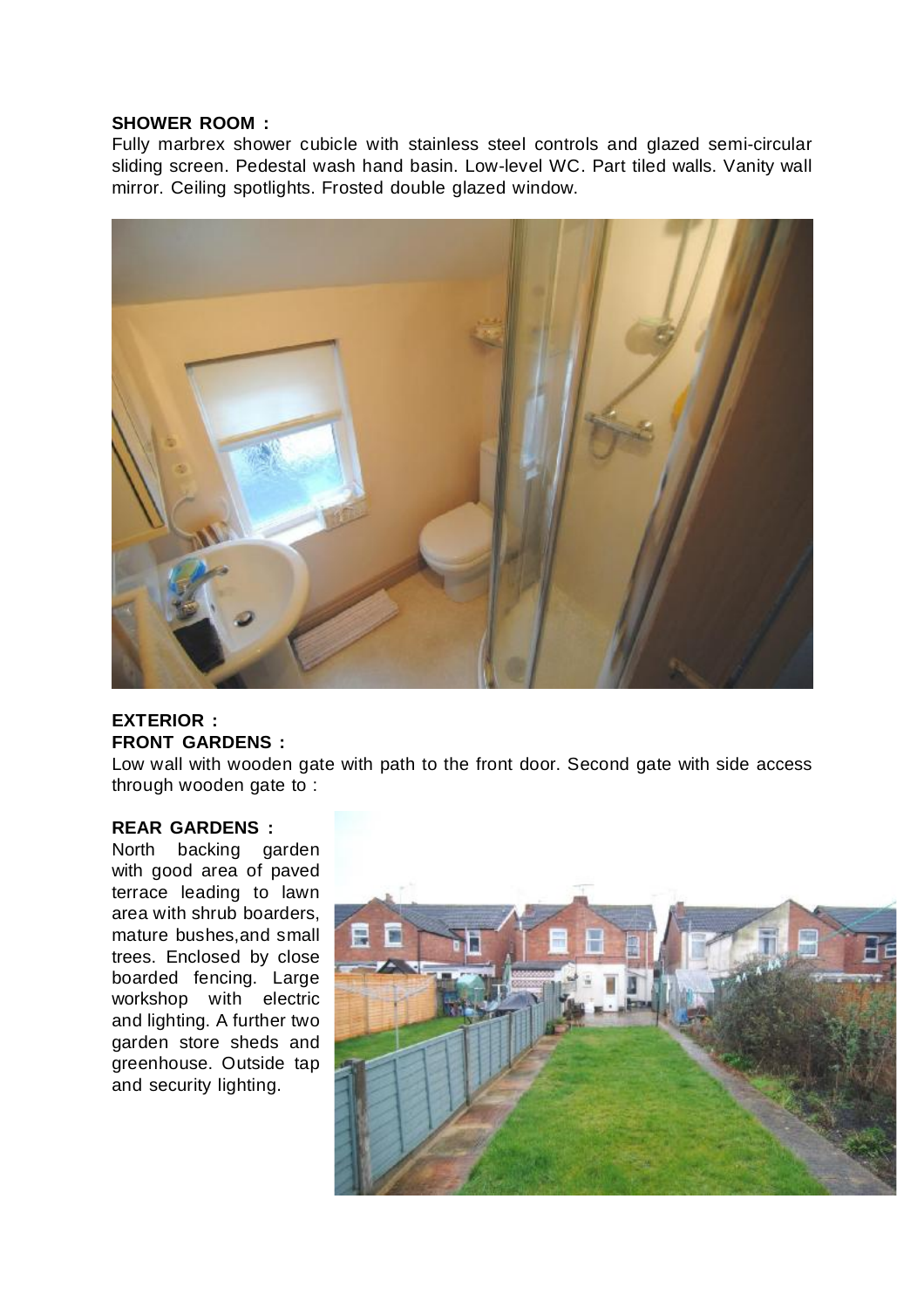



# **EPC RATING : D-62**

# **NOTE :**

All measurements are approximate.